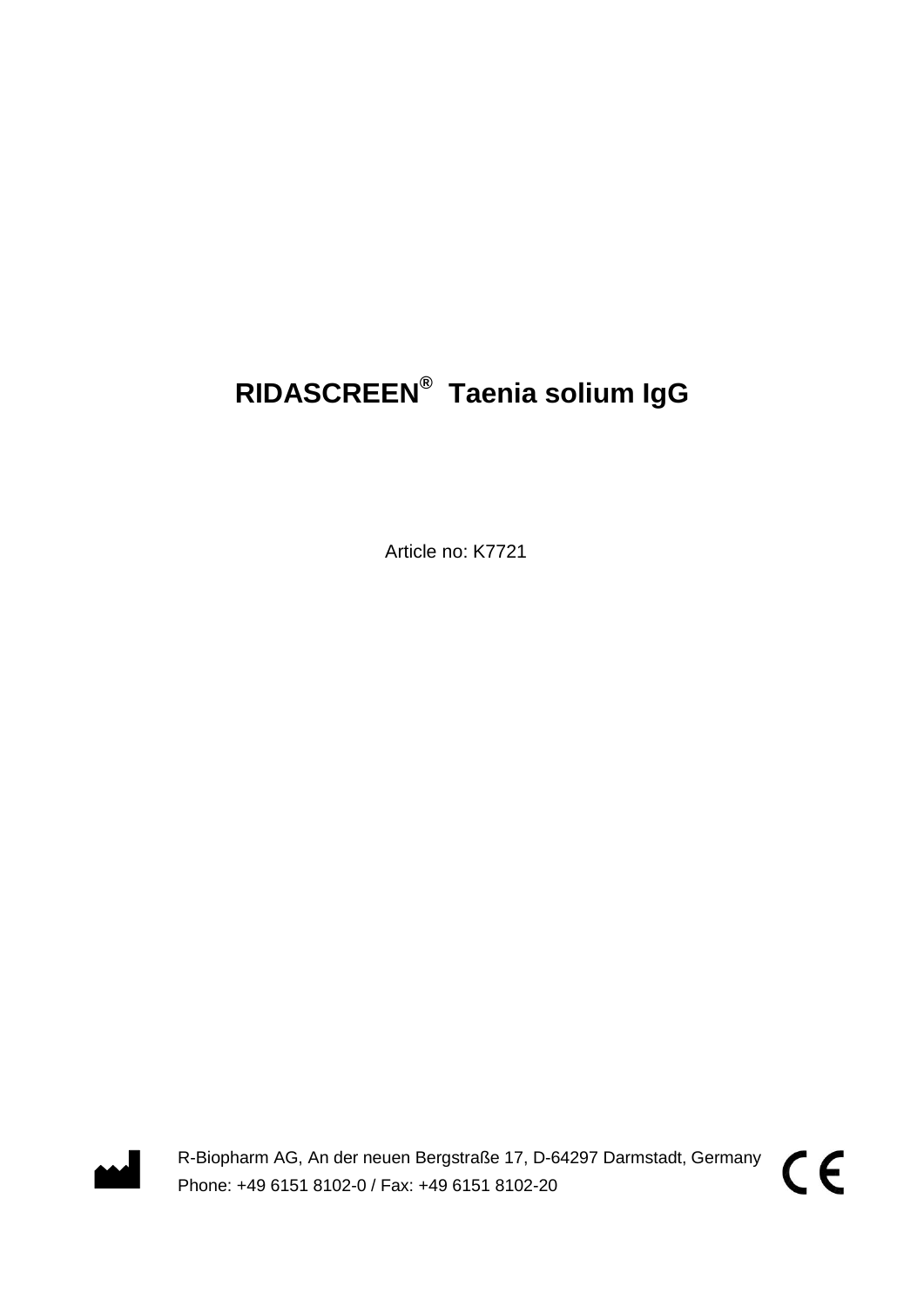#### **1. Intended use**

For *in vitro* diagnostic use. The RIDASCREEN® Taenia solium test is an enzyme immunoassay for the qualitative determination of IgG antibodies against Taenia solium and its cysticerci (bladder worms) in human serum.

The test should be used for confirmation purposes when there is a suspected case of infection with Taenia solium.

#### **2. Summary and explanation of the test**

After infection with Taenia solium, specific antibodies are formed against the pathogen because of the response from the immune system. By using immunological methods, it is possible to determine the antibodies in the serum. The test method used and the choice of the pathogenspecific antigen both have a significant bearing on the meaningfulness of the test.

#### **3. Test principle**

Purified antigens are coated to a microwell plate. Antibodies in the patient samples bind to the antigens and are determined during the second step by using enzyme-labelled Protein A (the conjugate). The enzyme converts the colourless substrate (urea peroxide/TMB) to a blue end product. The enzyme reaction is stopped by adding sulphuric acid and the colour of the mixture switches from blue to yellow at the same time. The final measurement is carried out at 450 nm on a photometer using a reference wavelength  $\geq 620$  nm.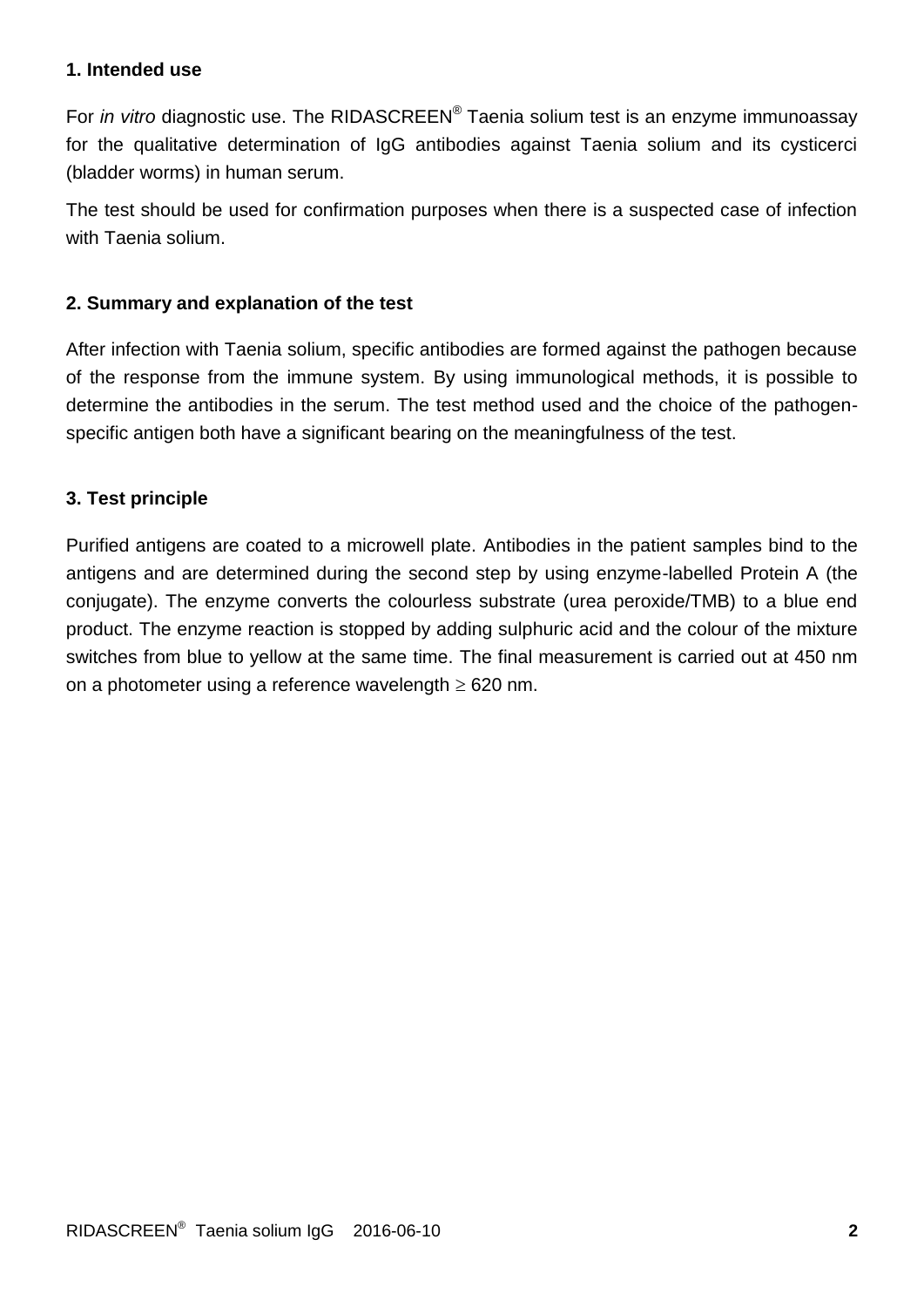## **4. Reagents provided**

There are enough reagents in the kit for 96 determinations.

| Plate                                       | 96 det.         | Microwell plate, 12 microwell strips (can be divided) in strip holder;<br>coated with antigens of Taenia solium |
|---------------------------------------------|-----------------|-----------------------------------------------------------------------------------------------------------------|
| <b>Diluent</b>                              | 100 ml          | Sample buffer, phosphate-buffered NaCl solution, ready for use;<br>coloured yellow                              |
| SeroWP                                      | 100 ml          | Wash buffer, 10-fold concentrate; tris-buffered NaCl solution                                                   |
| Control<br>$+$<br>red lid                   | $1.2$ ml        | IgG positive control, human serum, ready for use                                                                |
| Control<br>$\blacksquare$<br>colourless lid | $2.5$ ml        | IgG negative control, human serum, ready for use                                                                |
| Conjugate<br>orange lid                     | $12 \text{ ml}$ | Protein A-conjugate, ready for use;<br>peroxidase conjugated Protein A in stabilized protein solution           |
| SeroSC                                      | $12 \text{ ml}$ | Substrate<br>$H_2O_2$ /tetramethylbenzidine; ready for use                                                      |
| Stop                                        | $12 \text{ ml}$ | Stop reagent<br>0.5 M sulphuric acid; ready for use                                                             |

Details of hazardous substances according to labeling obligations. For more details see Material Safety Data Sheets (MSDS) at www.r-biopharm.com.

## **5. Storage instructions**

The test kit must be stored at  $2 - 8$  °C and can be used until the expiry date printed on the label. The diluted wash buffer can be used for a maximum of 4 weeks when stored at  $2 - 8$  °C or for 5 days when stored at room temperature (20 – 25 °C). After the expiry date, the quality guarantee is no longer valid.

The aluminium bag containing the microwell plate must be opened in such a way that the clip seal is not torn off. Any microwell strips which are not required must be stored in the aluminium bag.

The reagents must not be allowed to become contaminated and the colourless substrate must be protected from exposure to direct light.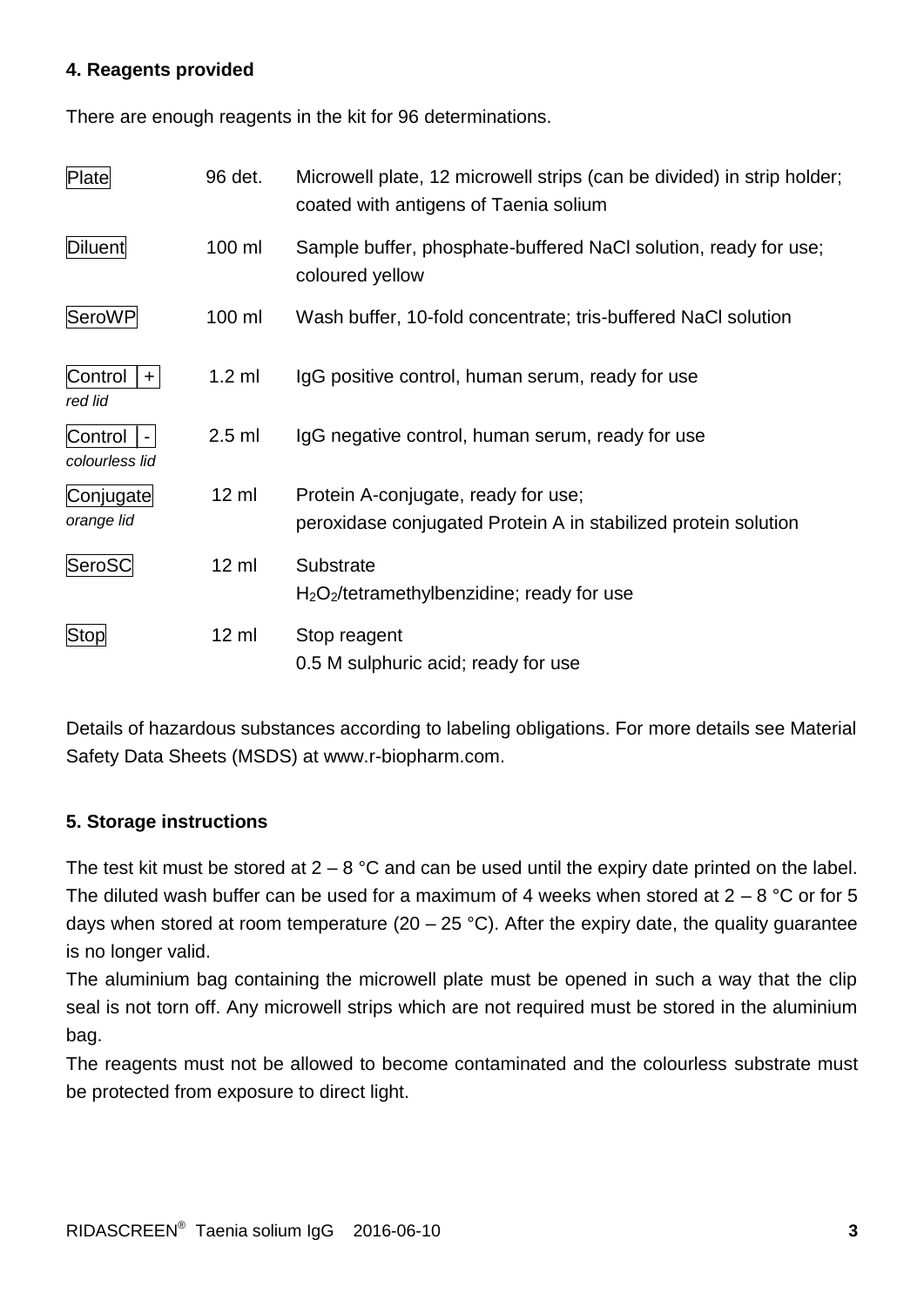# **6. Materials required but not provided**

- 6.1. Reagents
- distilled or deionised water
- 6.2. Accessories
- $-$  Test tubes
- Vortex mixer
- Micropipettes for 10-100 µl and 100-1000 µl capacities
- Measuring cylinder (1000 ml)
- Stop clock
- Microplate washer or multichannel pipette
- Microplate reader (450 nm, reference wavelength  $\geq$  620 nm)
- Filter paper (laboratory towels)
- Waste container containing 0.5% hypochlorite solution

# **7. Precautions for users**

For in vitro diagnostic use only.

This test must only be carried out by trained laboratory personnel. The guidelines for working in medical laboratories have to be followed. The instruction manual for the test procedure has to be followed. Do not pipet samples or reagents by mouth. Avoid contact with bruised skin or mucosal membranes. During handling reagents or samples, wear appropriate safety clothing (appropriate gloves, lab coat, safety goggles) and wash your hands after finishing the test procedure. Do not smoke, eat or drink in areas where samples or reagents are being used.

For more details see Material Safety Data Sheets (MSDS) at www.r-biopharm.com.

The control sera (positive control and negative control) in the kit have been tested for HIV- and HCV-Ab as well as HbsAg with negative results. Nevertheless, they must be treated as poten¬tially infectious in the same way as the patient samples and all other materials with which they come into contact and they must be handled in accordance with the relevant national safety regulations.

All reagents and materials used have to be disposed properly after use. Please refer to the relevant national regulations for disposal.

## **8. Specimen collection and storage**

The test has been developed for testing human serum samples. After blood collection, the blood should be separated from blood clots as soon as possible in order to prevent haemolysis.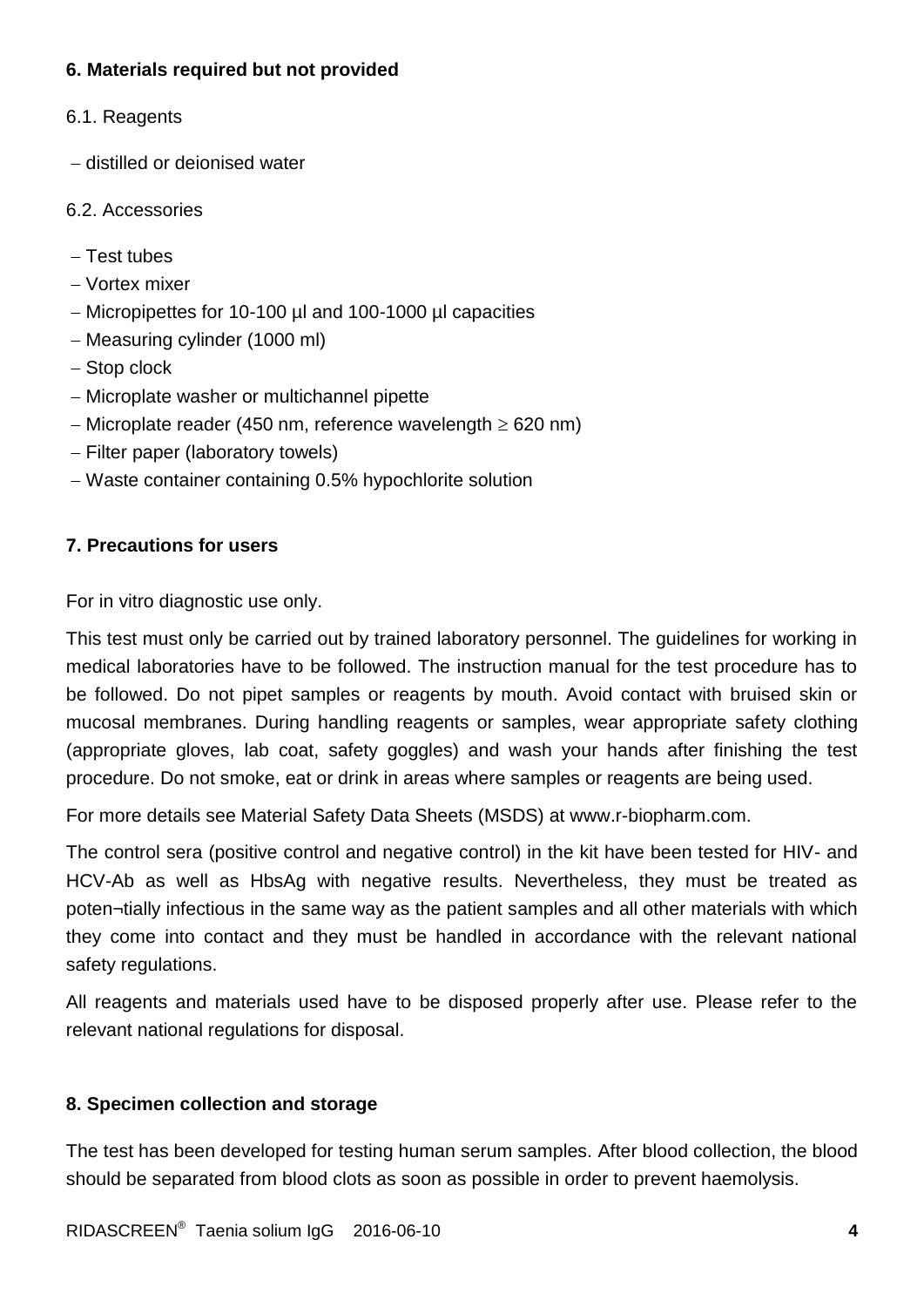The samples must be stored cold or frozen until they are tested. Repeated freezing and thawing of the samples and microbial contamination must be prevented at all costs. Using heatinactivated, lipaemic, haemolytic, icteric or turbid samples can lead to false results.

# Table 1: Sample storage

| Undiluted serum | Diluted serum |            |
|-----------------|---------------|------------|
| $2 - 8$ °C      | $-20 °C$      | $2 - 8$ °C |
| week            | >1 week       | 7 hours    |

# **9. Test procedure**

## 9.1. General information

All reagents and the microwell plate must be brought to room temperature (20 – 25 °C) before use. The microwell strips must not be removed from the aluminium bag until they have reached room temperature. The reagents must be thoroughly mixed immediately before use. After use, the kit must be immediately returned to storage between 2 and 8 °C.

Take only the volume of reagents that is needed for test procedure. Do not pour reagents back into vials as reagent contamination may occur. Do not pour reagents back into vials as this may lead to reagent contamination.

The microwell strips cannot be used more than once. The reagents and microwell strips must not be used if the packaging is damaged or the vials are leaking.

The wash buffer, sample buffer and substrate are not test specific; they can also be used for other RIDASCREEN® ELISA for determining antibodies against parasites.

# 9.2. Preparing the wash buffer

1 part wash buffer concentrate SeroWP is mixed with 9 parts distilled water. In order to do this, place 100 ml of the concentrate in a 1000 ml measuring cylinder and make up the solution to 1000 ml with distilled water. Any crystals present in the concentrate must be dissolved beforehand by warming in a water bath at 37 °C. The diluted buffer can be used for a maximum of 4 weeks provided it is stored at  $2 - 8$  °C or for 5 days when stored at room temperature  $(20 - 25 \degree C)$ .

## 9.3. Preparing the samples

Dilute the serum samples to be tested with sample buffer Diluent 1:50 before starting the test.

e.g. 10 µl Serum +490 µl Diluent

## **Note:**

## **The negative control and positive control are ready for use and must NOT be diluted.**

RIDASCREEN® Taenia solium IgG 2016-06-10 **5**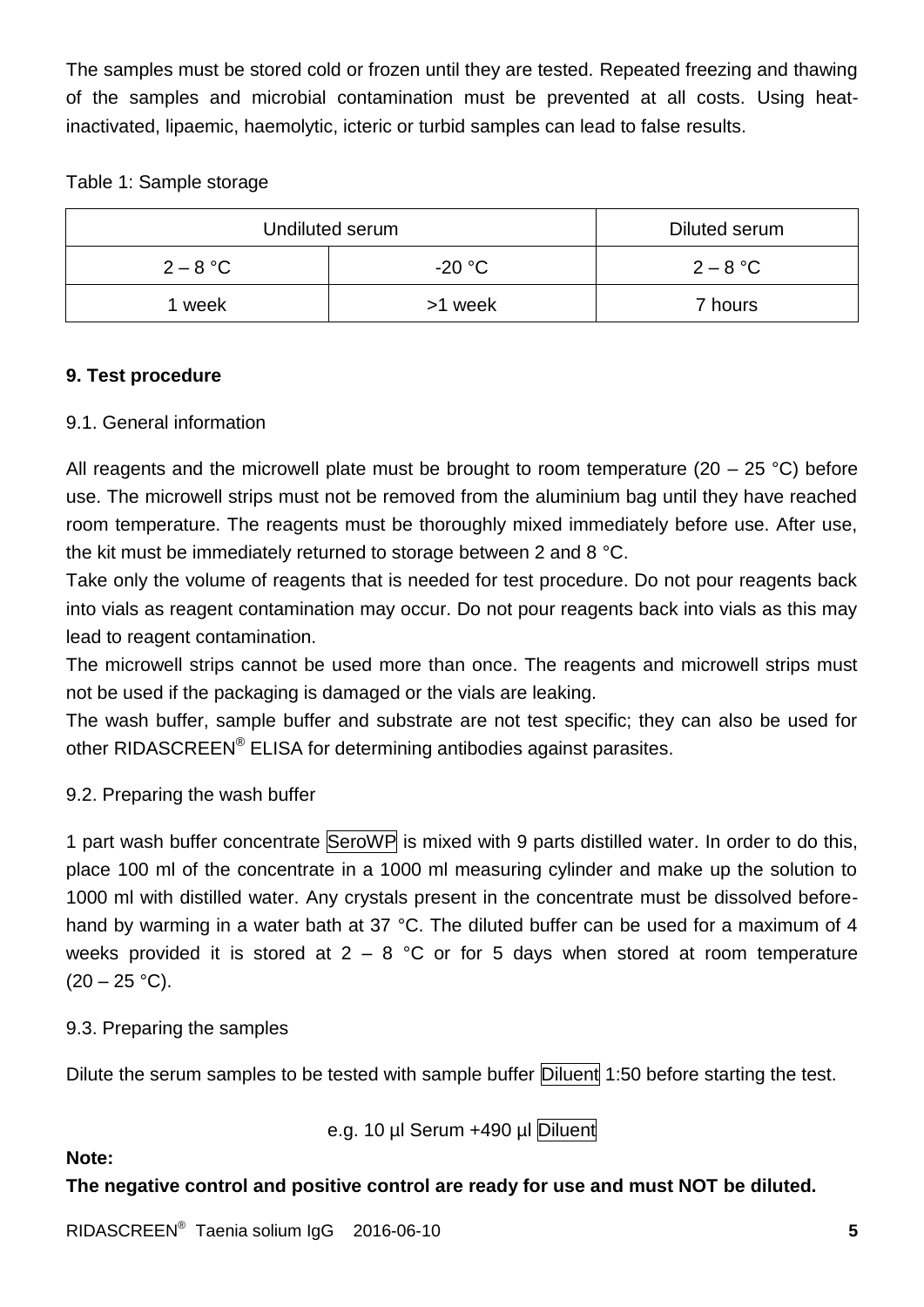#### 9.4. First incubation

After inserting a sufficient number of wells in the frame, pipette 100 µl diluted sera and ready-touse controls Control  $\lceil \cdot \rceil$  and Control  $\lceil \cdot \rceil$  into each of the corresponding wells and incubate at room temperature (20 – 25 °C) for 15 minutes. We recommend that you carry out the negative control Control │- in duplicate.

#### 9.5. Washing

The wells must be emptied into a waste container containing hypochlorite solution for disinfection. After this, knock out the plate onto absorbent paper in order to remove the residual moisture. After this, wash the plate 5 times using 300 µl wash buffer each time. Make sure that the wells are emptied completely by knocking them out on an unused part of the absorbent paper after each wash.

**When using a microplate washer, make sure that the machine is correctly adjusted to the type of plate being used. After washing, knock out the plate onto clean absorbent paper in order to remove any residual moisture.**

#### 9.6. Second incubation

Add 100 µl of the protein A-conjugate Conjugate to each well. Then incubate the plate at room temperature  $(20 - 25 \degree C)$  for 15 minutes.

#### 9.7. Washing

Wash 5 times in accordance with Section 9.5.

## 9.8. Third incubation

Place 100 µl substrate Substrate to each well. Then incubate the plate at room temperature (20  $-$  25 °C) for 15 minutes. After this, stop the reaction by adding 50 µl stop reagent Stop to each well. After mixing carefully (by lightly tapping the side of the plate), measure the absorbance at 450 nm (reference wavelength  $\geq$  620 nm) in a plate photometer. Calibrate the zero against air.

## **10. Quality control – indications of instability or deterioration**

For quality control purposes, the positive control and the negative control (in duplicate) must be used every time the test is carried out.

The test has been carried out correctly if the average extinction of the negative control at 450 nm is smaller than 0.3.

If the two individual measurements deviate from the average by more than 25%, the test must be repeated. The extinction for the positive control at 450 nm must be greater than 0.8.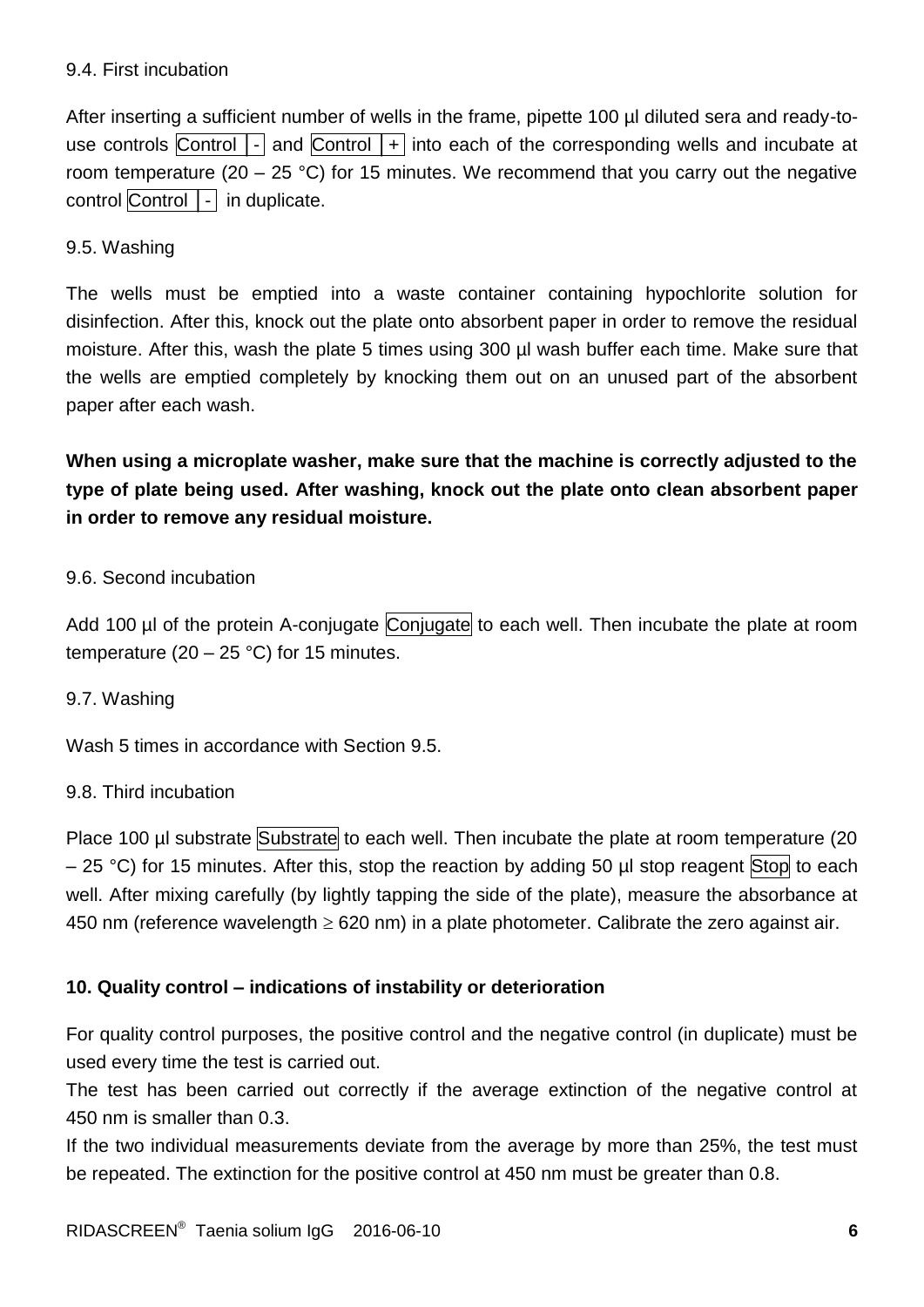If the values differ from those required, if the substrate is turbid or has turned blue before adding to the wells, it may indicate that the reagents have expired.

If the stipulated values are not met, the following points must be checked before repeating the test:

- Expiry date of the reagents used
- Functionality of the equipment being used (e.g. calibration)
- Correct test procedure
- Visual inspection of the kit components for contamination or leaks a substrate solution which has turned blue must not be used.

If the conditions are still not fulfilled after repeating the test, please contact your local R-Biopharm distributor.

# **11. Evaluation and interpretation**

- 11.1. Calculating the sample index
- 1. The average absorbance is calculated for the negative control.
- 2. 0.150 is added to the average absorbance. This yields the cut-off for the test.
- 3. The sample index is obtained by dividing the absorbance for the sample by the cut-off.

| For example: Negative control 1 | $Q.D. = 0.115$ |
|---------------------------------|----------------|
| Negative control 2              | $Q.D. = 0.125$ |
| Sample                          | $Q.D. = 0.508$ |

cut-off = 
$$
\frac{0.115 + 0.125}{2} + 0.150 = 0.270
$$

Sample index = 
$$
\frac{0.508}{0.270}
$$
 = 1.88

## 11.2. Test result

Table 2: Evaluating the sample index

|              | negative | equivocal   | positive |
|--------------|----------|-------------|----------|
| Sample index | < 0.9    | $0.9 - 1.1$ | >1.1     |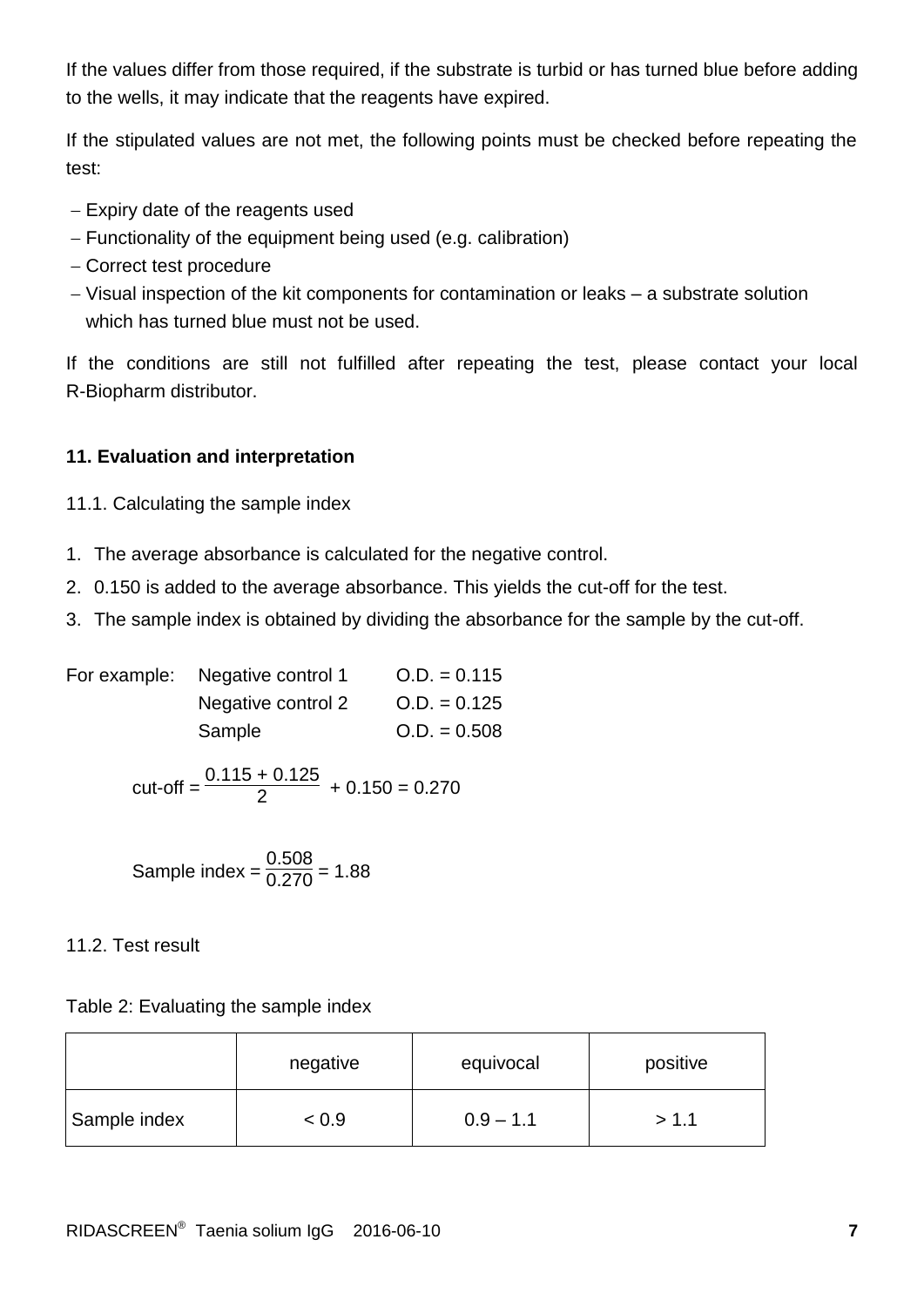# **12. Limitations of the method**

The RIDASCREEN® Taenia solium IgG ELISA determines IgG antibodies against Taenia solium and its cysticerci (bladder worms) and should be carried out in cases of suspected infection with Taenia solium. The results obtained must always be interpreted in combination with the clinical picture and other diagnostic findings.

Antibody signals are dependent on the localisation of the parasitosis and may vary from patient to patient.

A negative result does not necessarily mean that there is no infection. During the early stages of the infection, the number of antibodies may be so small that the test yields a negative or equivocal result. If Taenia solium infection is suspected on the basis of the case history, another serum sample should be tested after four weeks.

Cross reactions have been reported for antibodies against Echinococcus.

A positive result does not rule out the presence of another infectious pathogen.

# **13. Performance characteristics**

Table 3: Inter-assay variation  $(n = 30)$ 

| Inter-assay variation | <u>IgG</u> |        |
|-----------------------|------------|--------|
|                       | index      | CV     |
| Serum 1               | 4.79       | 5.6 %  |
| Serum <sub>2</sub>    | 3.70       | 6.0%   |
| Serum 3               | 2.29       | 12.4 % |
| Serum 4               | 0.35       | n/a    |

## Table 4: Intra-assay variation  $(n = 23)$

| Intra-assay variation | <u>IgG</u> |       |
|-----------------------|------------|-------|
|                       | OD         | СV    |
| Serum 1               | 4.92       | 3.2%  |
| Serum <sub>2</sub>    | 3.69       | 4.1 % |
| Serum 3               | 1.54       | 4.3%  |
| Serum 4               | 0.33       | n/a   |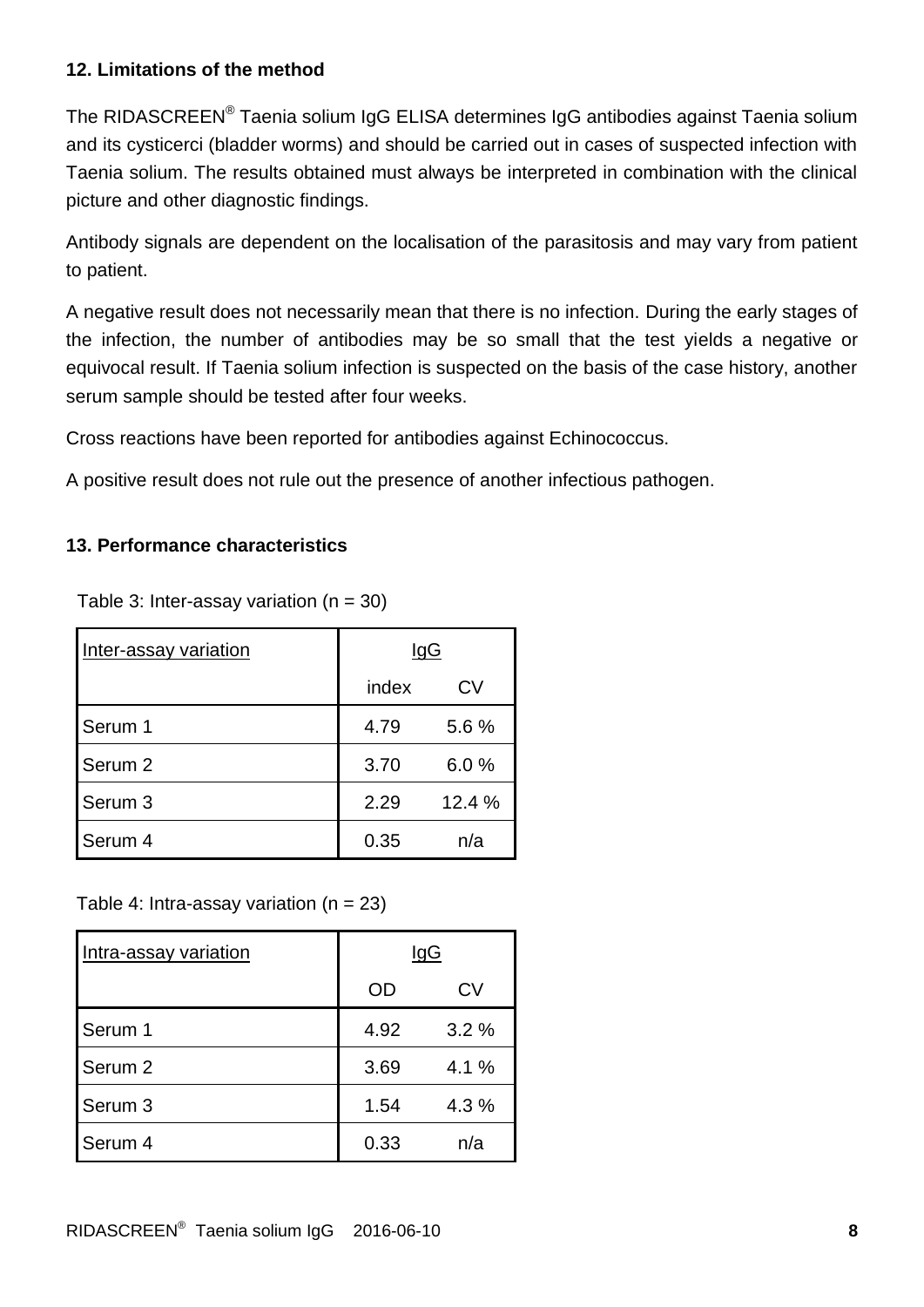Table 5: Sensitivity and specificity in comparison with one other commercial ELISA

|             | lgG    |  |  |
|-------------|--------|--|--|
| Sensitivity | 100.0% |  |  |
| Specificity | 97.3%  |  |  |

Table 6: Results from testing 200 blood-donor sera taken from a blood donor centre in Germany

|                      | negative | equivocal | positive |
|----------------------|----------|-----------|----------|
| 200 blood donor sera | 99.0%    | $0.0\%$   | 1.0%     |